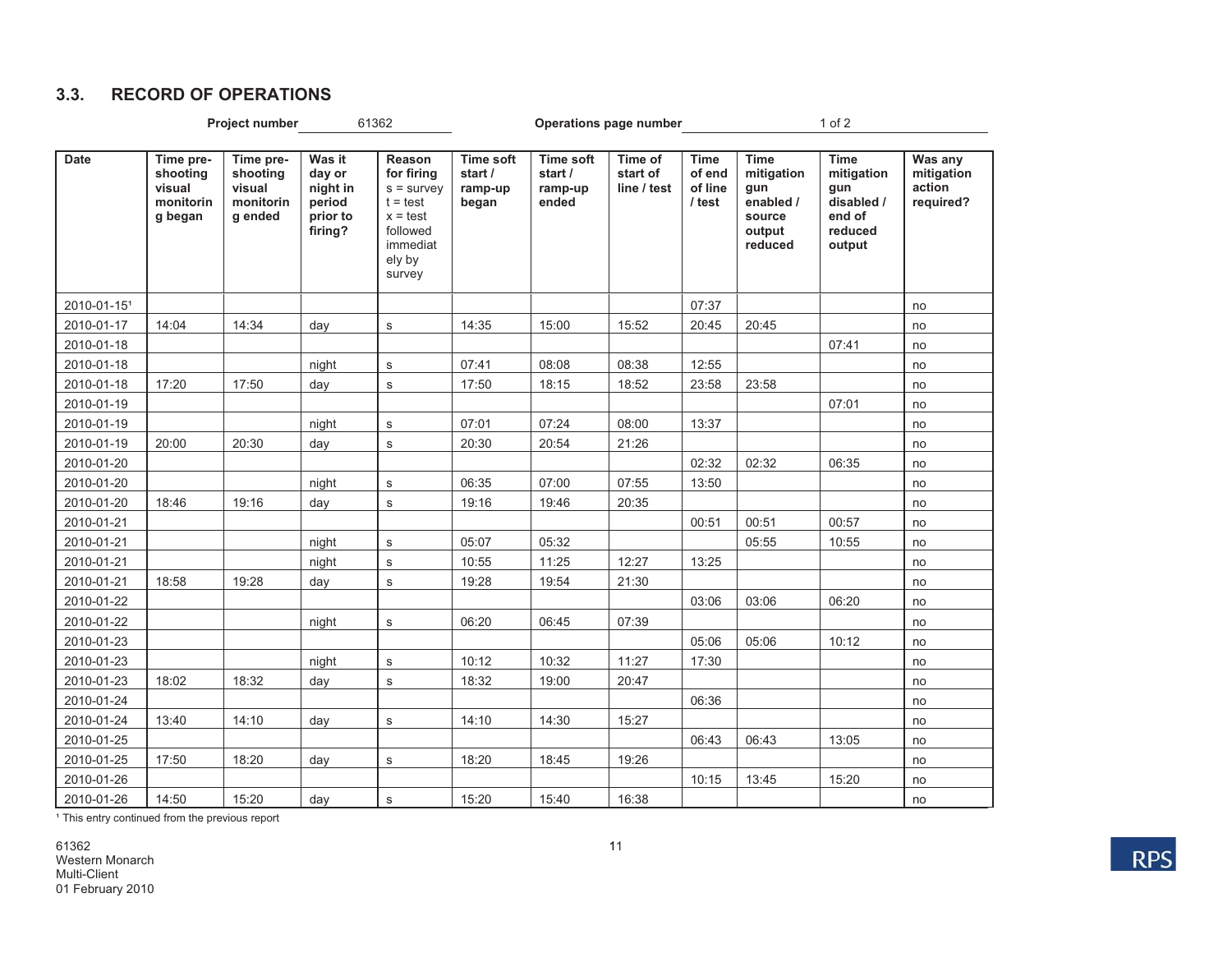|             | <b>Project number</b><br>61362               |                                     |                                                               |                                                                                                              |                                                 | Page number                                     |                                    | 2 of 2                                       |                                                                              |                                                   |                                              |
|-------------|----------------------------------------------|-------------------------------------|---------------------------------------------------------------|--------------------------------------------------------------------------------------------------------------|-------------------------------------------------|-------------------------------------------------|------------------------------------|----------------------------------------------|------------------------------------------------------------------------------|---------------------------------------------------|----------------------------------------------|
| <b>Date</b> | Time pre-<br>shooting<br>monitoring<br>began | <b>Time</b><br>monitorin<br>g ended | Was it<br>day or<br>night in<br>period<br>prior to<br>firing? | Reason<br>for firing<br>$s =$ survey<br>$t = test$<br>$x = test$<br>followed<br>immediat<br>ely by<br>survey | <b>Time soft</b><br>start /<br>ramp-up<br>began | <b>Time soft</b><br>start /<br>ramp-up<br>ended | Time of<br>start of<br>line / test | <b>Time</b><br>of end<br>of line<br>$l$ test | <b>Time</b><br>mitigation<br>gun<br>enabled /<br>source<br>output<br>reduced | <b>Time all</b><br>airguns /<br>source<br>stopped | Was any<br>mitigation<br>action<br>required? |
| 2010-01-27  |                                              |                                     |                                                               |                                                                                                              |                                                 |                                                 |                                    | 08:00                                        | 08:00                                                                        | 12:44                                             | no                                           |
| 2010-01-27  |                                              |                                     | dusk                                                          | $\mathbf s$                                                                                                  | 12:44                                           | 13:20                                           | 14:03                              |                                              |                                                                              |                                                   | no                                           |
| 2010-01-28  |                                              |                                     |                                                               |                                                                                                              |                                                 |                                                 |                                    | 05:21                                        | 05:21                                                                        | 10:00                                             | no                                           |
| 2010-01-28  |                                              |                                     | night                                                         | $\mathbf s$                                                                                                  | 10:00                                           | 10:20                                           | 10:47                              |                                              |                                                                              |                                                   | no                                           |
| 2010-01-29  |                                              |                                     |                                                               |                                                                                                              |                                                 |                                                 |                                    | 03:40                                        | 03:40                                                                        |                                                   | no                                           |
| 2010-01-29  |                                              |                                     | night                                                         | $\mathbf s$                                                                                                  | 10:53                                           | 11:22                                           | 12:12                              |                                              |                                                                              |                                                   | no                                           |
| 2010-01-30  |                                              |                                     |                                                               |                                                                                                              |                                                 |                                                 |                                    | 04:49                                        | 04:49                                                                        | 12:06                                             | no                                           |
| 2010-01-30  |                                              |                                     | dawn                                                          | $\mathbf S$                                                                                                  | 12:06                                           | 12:38                                           | 13:11                              |                                              | 13:31                                                                        | 18:59                                             | no                                           |
| 2010-01-30  |                                              |                                     | day                                                           | $\mathbf s$                                                                                                  | 18:59                                           | 19:21                                           | 19:31                              |                                              |                                                                              |                                                   | no                                           |
| 2010-01-31  |                                              |                                     |                                                               |                                                                                                              |                                                 |                                                 |                                    | 05:58                                        | 05:58                                                                        | 11:00                                             | no                                           |
| 2010-01-311 |                                              |                                     | night                                                         | $\mathbf s$                                                                                                  | 11:00                                           | 11:29                                           | 12:35                              |                                              |                                                                              |                                                   | no                                           |
|             |                                              |                                     |                                                               |                                                                                                              |                                                 |                                                 |                                    |                                              |                                                                              |                                                   |                                              |
|             |                                              |                                     |                                                               |                                                                                                              |                                                 |                                                 |                                    |                                              |                                                                              |                                                   |                                              |
|             |                                              |                                     |                                                               |                                                                                                              |                                                 |                                                 |                                    |                                              |                                                                              |                                                   |                                              |
|             |                                              |                                     |                                                               |                                                                                                              |                                                 |                                                 |                                    |                                              |                                                                              |                                                   |                                              |
|             |                                              |                                     |                                                               |                                                                                                              |                                                 |                                                 |                                    |                                              |                                                                              |                                                   |                                              |
|             |                                              |                                     |                                                               |                                                                                                              |                                                 |                                                 |                                    |                                              |                                                                              |                                                   |                                              |
|             |                                              |                                     |                                                               |                                                                                                              |                                                 |                                                 |                                    |                                              |                                                                              |                                                   |                                              |
|             |                                              |                                     |                                                               |                                                                                                              |                                                 |                                                 |                                    |                                              |                                                                              |                                                   |                                              |
|             |                                              |                                     |                                                               |                                                                                                              |                                                 |                                                 |                                    |                                              |                                                                              |                                                   |                                              |
|             |                                              |                                     |                                                               |                                                                                                              |                                                 |                                                 |                                    |                                              |                                                                              |                                                   |                                              |
|             |                                              |                                     |                                                               |                                                                                                              |                                                 |                                                 |                                    |                                              |                                                                              |                                                   |                                              |
|             |                                              |                                     |                                                               |                                                                                                              |                                                 |                                                 |                                    |                                              |                                                                              |                                                   |                                              |
|             |                                              |                                     |                                                               |                                                                                                              |                                                 |                                                 |                                    |                                              |                                                                              |                                                   |                                              |
|             |                                              |                                     |                                                               |                                                                                                              |                                                 |                                                 |                                    |                                              |                                                                              |                                                   |                                              |
|             |                                              |                                     |                                                               |                                                                                                              |                                                 |                                                 |                                    |                                              |                                                                              |                                                   |                                              |

<sup>1</sup> This entry will continue on the next report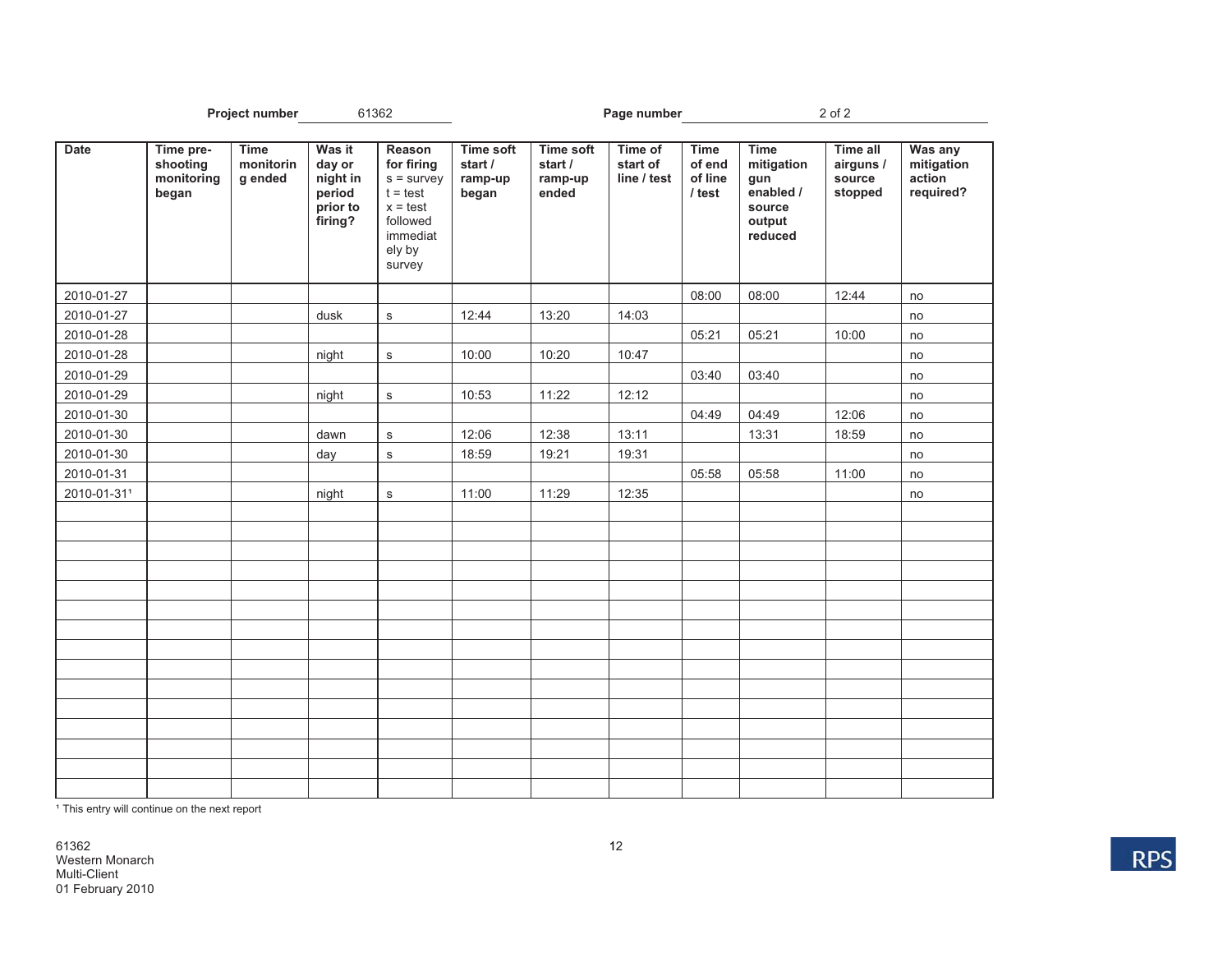## **3.4. LOCATION AND EFFORT**

**Project number** 1 of 1

| Date       | <b>Visu</b>         | Observers' | <b>Start of watch</b> |            |             |              | End of watch |            |             |              | Wind             | Wind           | <b>Beau</b><br>Swell | <b>Visib</b> | Glare         |          |
|------------|---------------------|------------|-----------------------|------------|-------------|--------------|--------------|------------|-------------|--------------|------------------|----------------|----------------------|--------------|---------------|----------|
|            | al or<br><b>PAM</b> | initials   | Time                  | Latitude   | Longitude   | Depth<br>(m) | <b>Time</b>  | Latitude   | Longitude   | Dept<br>h(m) | speed<br>(knots) | direc<br>tion  | fort<br>sea<br>state | (m)          | ility<br>(km) | severity |
| 2010-01-15 | visual              | LH, MC, FS | 13:10                 | 26.98462°N | 93.75767°W  | 1310         | 23:50        | 26.29350°N | 93.91235°W  | 1761         | 21               | <b>SE</b>      | 5                    | >4           | $2 - 5$       | none     |
| 2010-01-16 | visual              | LH, MC, FS | 13:00                 | 25.77918°N | 93.39870°W  | 3271         | 23:45        | 26.10420°N | 93.49502°W  | 2990         | 27               | W              | 5                    | $2 - 4$      | >5            | none     |
| 2010-01-17 | visual              | LH, MC, FS | 12:45                 | 26.63155°N | 93.09750°W  | 1426         | 00:05        | 27.07725°N | 94.32350°W  | 1086         | 14               | W              | 4                    | $2$          | >5            | moderate |
| 2010-01-18 | visual              | LH, MC, FS | 12:50                 | 27.04512°N | 94.34420°W  | 1124         | 00:00        | 26.72639°N | 094.02028°W | 1354         | 15               | <b>SE</b>      | 4                    | <2           | >5            | moderate |
| 2010-01-19 | visual              | MH, JK, AA | 12:55                 | 27.02611°N | 094.30028°W | 1656         | 00:05        | 26.85694°N | 094.18667°W | 1507         | 20               | <b>SSE</b>     | 5                    | $2$          | >5            | moderate |
| 2010-01-20 | visual              | MH, JK, AA | 12:55                 | 26.99500°N | 094.30972°W | 1852         | 00:00        | 26.81056°N | 094.14722°W | 1311         | 16               | <b>SE</b>      |                      | $2$          | $2 - 5$       | moderate |
| 2010-01-21 | visual              | MH, JK, AA | 12:55                 | 26.88694°N | 094.06361°W | 1575         | 00:05        | 26.89056°N | 094.15611°W | 1090         | 10               | <b>WN</b><br>W | 3                    | $2$          | $2 - 5$       | moderate |
| 2010-01-22 | visual              | MH, JK, AA | 12:55                 | 26.81528°N | 093.90194°W | 1728         | 00:00        | 26.26528N  | 093.28444°W | 2122         | 12               | <b>ESE</b>     | 3                    | $2$          | $2 - 5$       | moderate |
| 2010-01-23 | visual              | MH, JK, AA | 12:55                 | 26.33194°N | 093.17889°W | 1927         | 00:00        | 26.26528N  | 093.84333°W | 1404         | 20               | <b>SSE</b>     | 5                    | $2$          | $2 - 5$       | moderate |
| 2010-01-24 | visual              | MH, JK, AA | 12:50                 | 27.15861°N | 093.90194°W | 991          | 00:05        | 26.59028°N | 093.26750°W | 1498         | 25               | <b>NNW</b>     | 6                    | $2$          | $2 - 5$       | moderate |
| 2010-01-25 | visual              | MH, JK, AA | 12:45                 | 26.11194°N | 092.63944°W | 2140         | 00:05        | 26.51167°N | 093.17361°W | 1928         | 14               | <b>NNE</b>     | 3                    | $2$          | >5            | moderate |
| 2010-01-26 | visual              | MH, JK, AA | 12:45                 | 27.20333°N | 093.80111°W | 1327         | 00:05        | 26.65306°N | 093.32694°W | 1533         | 12               | <b>NNE</b>     | 3                    | $2$          | >5            | severe   |
| 2010-01-27 | visual              | MH, JK, AA | 12:45                 | 26.21139°N | 092.82222°W | 1991         | 00:00        | 26.79278°N | 093.47083°W | 1357         | 18               | <b>ESE</b>     | 4                    | $2$          | >5            | severe   |
| 2010-01-28 | visual              | MH, JK, AA | 12:45                 | 26.41056°N | 093.63694°W | 1318         | 00:00        | 26.41056°N | 093.02944°W | 1812         | 25               | <b>ESE</b>     | 6                    | $2 - 4$      | $2 - 5$       | moderate |
| 2010-01-29 | visual              | MH, JK, AA | 12:50                 | 26.31778°N | 092.91861°W | 1926         | 23:55        | 26.85083°N | 093.52222°W | 1324         | 20               | <b>SSE</b>     | 6                    | $2 - 4$      | $2 - 5$       | mild     |
| 2010-01-30 | visual              | MH, JK, AA | 12:50                 | 27.06667°N | 093.75833°W | 1004         | 23:50        | 26.56750°N | 093.18861°W | 1800         | 24               | <b>NNW</b>     | 6                    | $2 - 4$      | $2 - 5$       | mild     |
| 2010-01-31 | visual              | MH, JK, AA | 12:50                 | 26.30222°N | 092.87861°W | 1946         | 23:55        | 26.88667°N | 093.53722°W | 1448         | 10               | <b>NE</b>      | 3                    | $2$          | >5            | none     |
|            |                     |            |                       |            |             |              |              |            |             |              |                  |                |                      |              |               |          |